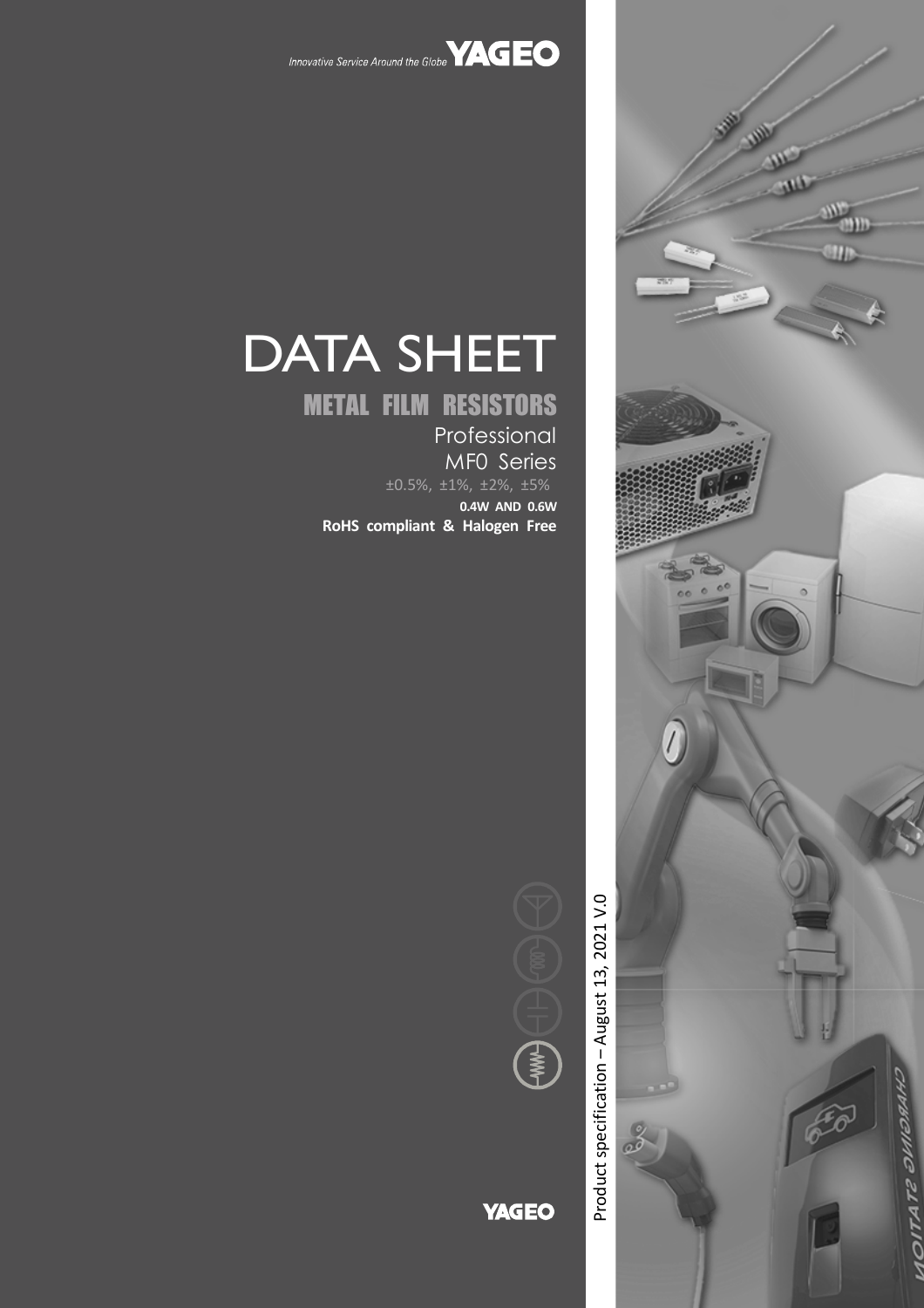

#### **APPLICATIONS**

- All general purpose applications
- Power applications

#### **ORDERING INFORMATION**

Part number of the professional t metal film resistor are identified by the series, power rating, tolerance, packing, temperature coefficient, forming and resistance value.

#### **PART NUMBER**

MF0

| (1)        | (2)                                         | $\frac{F}{(3)}$ | $\frac{1}{(4)}$ | $\frac{F}{(5)}$ | (6) | (7)                                           |
|------------|---------------------------------------------|-----------------|-----------------|-----------------|-----|-----------------------------------------------|
| (1) SERIES |                                             |                 |                 |                 |     |                                               |
|            | MF0 Series                                  |                 |                 |                 |     |                                               |
|            | (2) POWER RATING                            |                 |                 |                 |     |                                               |
|            | $204 = 0.4W$                                |                 |                 |                 |     | $207 = 06W$                                   |
|            | (3) TOLERANCE                               |                 |                 |                 |     |                                               |
|            | $D = \pm 0.5\%$                             |                 |                 |                 |     | $J = \pm 5\%$                                 |
|            | $F = \pm 1\%$                               |                 |                 |                 |     | $-$ = for 0R                                  |
|            | $G = \pm 2\%$                               |                 |                 |                 |     |                                               |
|            | (4) PACKAGING                               |                 |                 |                 |     |                                               |
|            | $R =$ Reel Pack                             |                 |                 |                 |     | $B = Bulk$                                    |
|            | $T = Box$ Pack                              |                 |                 |                 |     |                                               |
|            |                                             |                 |                 |                 |     | (5) TEMPERATURE COEFFICIENT OF RESISTANCE     |
|            | $E = \pm 50$ ppm/°C                         |                 |                 |                 |     | $-$ = for 0R                                  |
|            | $F = \pm 100$ ppm/°C                        |                 |                 |                 |     |                                               |
|            | (6) FORMING                                 |                 |                 |                 |     |                                               |
|            | $26 - 26$ mm                                |                 |                 |                 |     |                                               |
|            | $52 - 52.4$ mm                              |                 |                 |                 |     |                                               |
|            | $52B = 52.4mm$ , $\Phi d = 0.45 \pm 0.02mm$ |                 |                 |                 |     |                                               |
|            | $52C = 52.4$ mm, $\Phi$ d= 0.5±0.02mm       |                 |                 |                 |     |                                               |
|            | $M = M-Type$ Forming                        |                 |                 |                 |     | 52H = 52.4mm, non-painting on soldering spots |
|            | $MB = M-form W/flat$                        |                 |                 |                 |     |                                               |
|            | MT = MT Type Forming                        |                 |                 |                 |     |                                               |
|            | FT = FT Type Forming                        |                 |                 |                 |     |                                               |
|            | $PN = PANAsert$                             |                 |                 |                 |     |                                               |
|            | $AV = AVI$                                  |                 |                 |                 |     |                                               |
|            | (7) RESISTANCE VALUE                        |                 |                 |                 |     |                                               |
|            | E24 & E96 Series                            |                 |                 |                 |     |                                               |
|            |                                             |                 |                 |                 |     |                                               |

 $\overline{2}$ 12

- AEC-Q200 qualified
- Wide resistance range
- Miniature & high power ration
- High stability
- RoHS compliant & halogen-free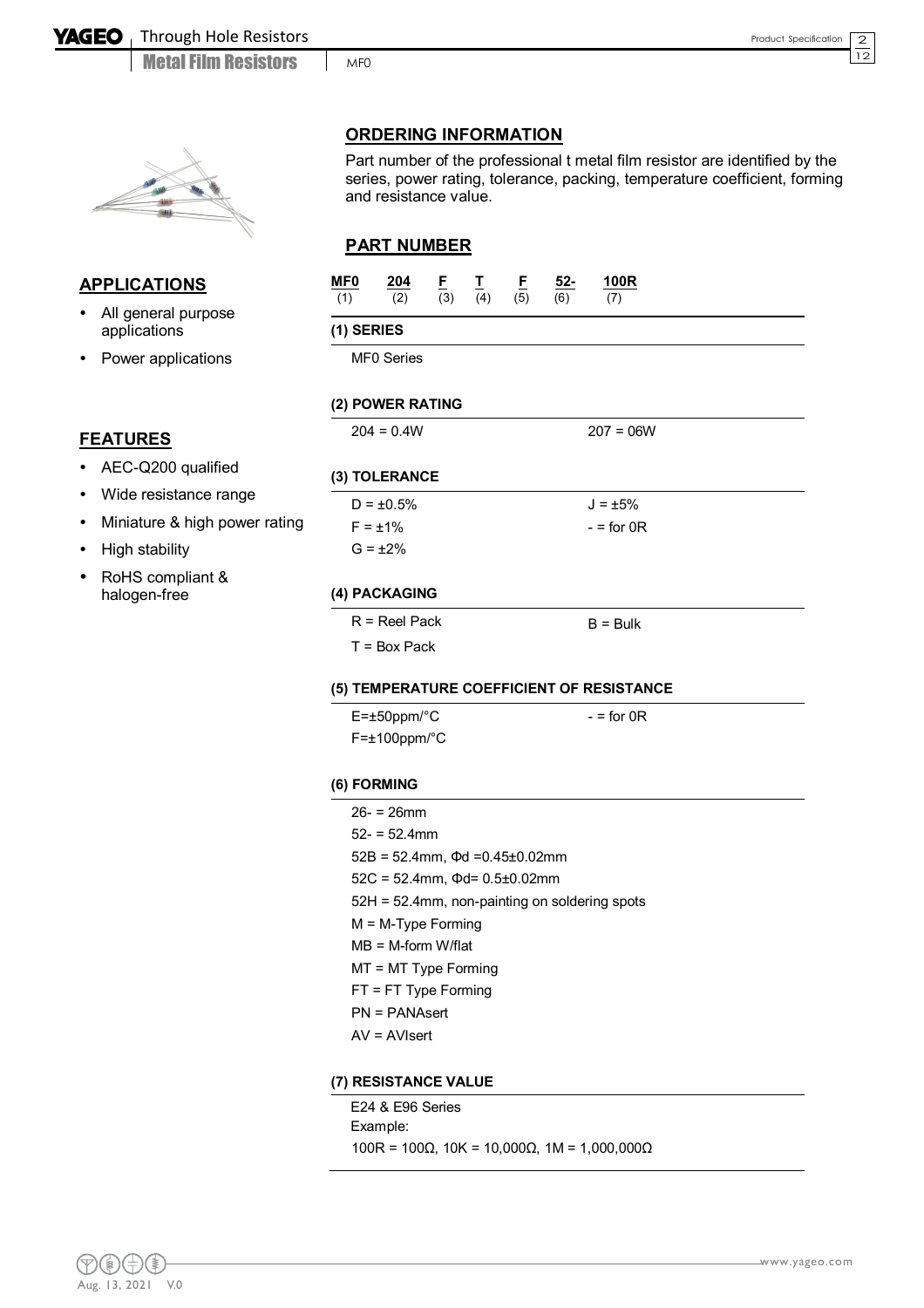3 12

#### **DIMENSIONS**

|       |           |               |               |              | Unit: mm        |
|-------|-----------|---------------|---------------|--------------|-----------------|
|       | Miniature |               | ψD            | н            | ψd              |
| — vad | MF0204    | $3.4 \pm 0.3$ | $1.9 \pm 0.2$ | $28 \pm 2.0$ | $0.45 \pm 0.05$ |
| øD    | MF0207    | $6.3 \pm 0.5$ | $2.4 \pm 0.2$ | $28 \pm 2.0$ | $0.55 \pm 0.05$ |

#### **DERATING CURVE**



#### **ELECTRICAL CHARACTERISTICS**

| <b>CHARACTERISTICS</b>         | <b>MF0204</b>                       | <b>MF0207</b>                                       |  |
|--------------------------------|-------------------------------------|-----------------------------------------------------|--|
| Power Rating at 70 °C          | 0.4W                                | 0.6W                                                |  |
| Maximum Working Voltage        | 250V                                | 350V                                                |  |
| Maximum Overload Voltage       | 500V                                | 700V                                                |  |
| Voltage Proof on Insulation    | 300V                                | 500V                                                |  |
| Resistance Range               |                                     | 1Ω ~4M7Ω&0Ω(20m Ω or less) for E24&E96 series value |  |
| Operating Temp. Range          | $-55^{\circ}$ C to $+155^{\circ}$ C |                                                     |  |
| <b>Temperature Coefficient</b> | $±50$ ppm/ $°C,±100$ ppm/ $°C$      |                                                     |  |

Note: For resistance value out of above range is by request.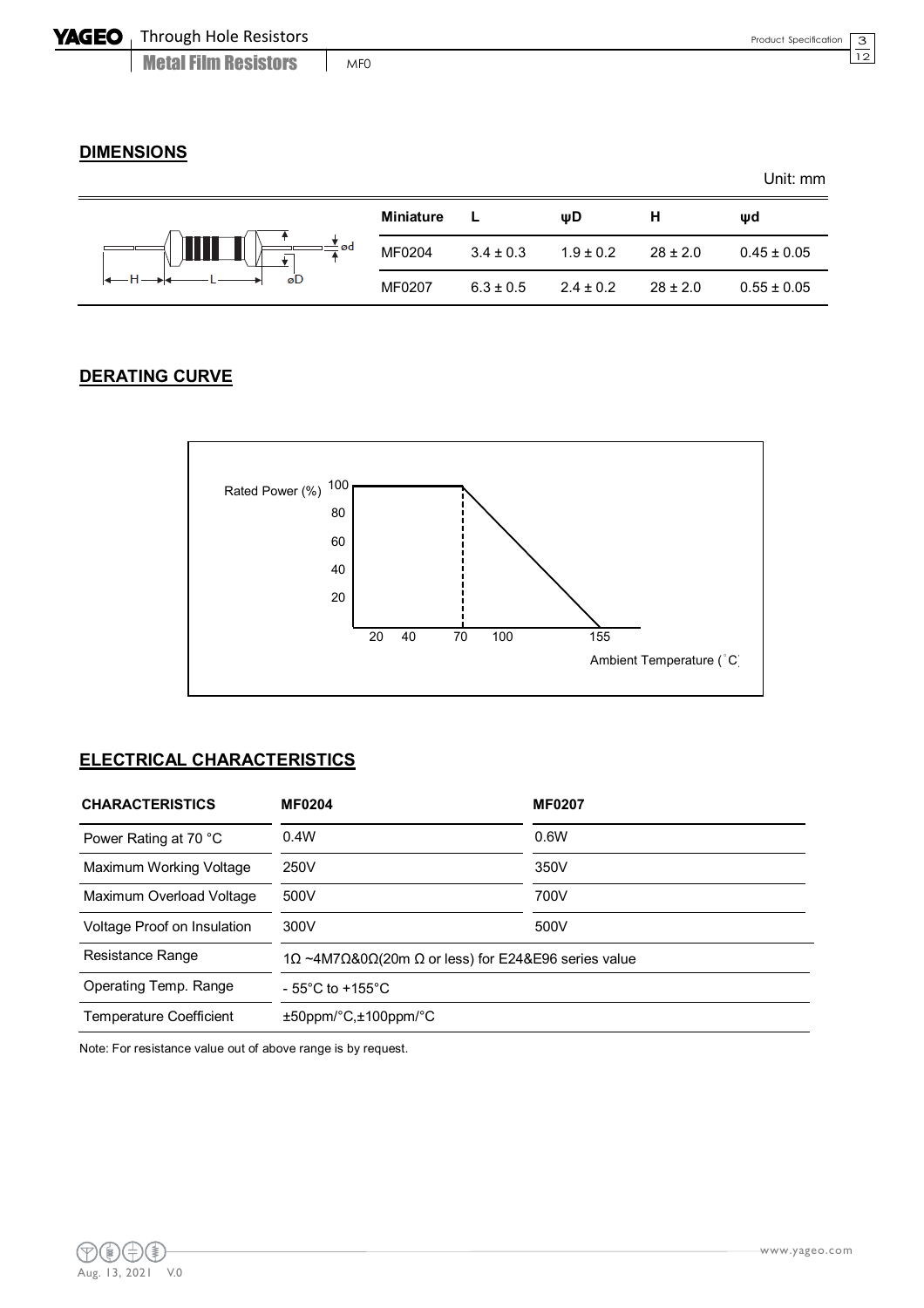MF0

4  $\overline{12}$ 

| <b>TEST</b>                      | <b>TEST METHOD</b> | <b>PROCEDURE</b>                                                                         | <b>APPRAISE</b>                                                                  |
|----------------------------------|--------------------|------------------------------------------------------------------------------------------|----------------------------------------------------------------------------------|
| Short Time Overload              | IEC 60115-1 4.13   | 2.5 times RCWV for 5 sec.(Not more than<br>maximum overload voltage)                     | $\pm 0.25\% + 0.05\Omega$ for<br>MF0207 type<br>±1.0 % +0.05Ω for<br>MF0204 type |
| Voltage Proof on<br>Insulation   | IEC 60115-1 4.7    | In V-Block for 60 sec. test voltage as<br>above table                                    | No Breakdown                                                                     |
| <b>Temperature Coefficient</b>   | IEC 60115-1 4.8    | Between -55°C to +155°C                                                                  | By Type                                                                          |
| <b>Insulation Resistance</b>     | IEC 60115-1 4.6    | In V-Block for 60 sec.                                                                   | $>10,000M\Omega$                                                                 |
| Solderability                    | IEC 60115-1 4.17   | 245±5°C for 3±0.5 Sec.                                                                   | 95% Min. coverage                                                                |
| Solvent Resistance of<br>Marking | IEC 60115-1 4.30   | IPA for 5±0.5 Min. with ultrasonic                                                       | No deterioration of<br>coatings and markings                                     |
| Robustness of<br>Terminations    | IEC 60115-14.16    | Direct load for 10 Sec. in the direction of<br>the terminal leads                        | ≥2.5Kg(24.5N)                                                                    |
| Periodic-pulse Overload          | IEC 60115-1 4.39   | 4 times RCWV(or Umax., whichever less)<br>10,000 cycles (1 Sec. on, 25 Sec.off)          | $±1.0\%+0.05\Omega$                                                              |
| Damp Heat Steady State           | IEC 60115-1 4.24   | 40±2°C,90-95% RH for 56 days, loaded<br>with 0.1 times RCWV(or Umax.,<br>whichever less) | $±1.5\%+0.05\Omega$                                                              |
| Endurance at 70°C                | IEC 60115-1 4.25   | 70±2°C at RCWV(or Umax., whichever<br>less) for 1,000 Hr.(1.5 Hr.on, 0.5 Hr. off)        | $±1.5\%+0.05\Omega$                                                              |
| <b>Temperature Cycling</b>       | IEC 60115-1 4.19   | $-55^{\circ}$ C $\rightarrow$ Room Temp. $\rightarrow$<br>+155°C → Room Temp.(5 cycles)  | $±0.75\%+0.05$                                                                   |
| Resistance to Soldering<br>Heat  | IEC 60115-1 4.18   | 260±3°C for 10±1 Sec., immersed to a<br>point 3±0.5mm from the body                      | $±0.25\%+0.05\Omega$                                                             |

#### Note:.

#### **RCWV (Rated Continuous Working Voltage ):**

The DC or AC (rms) continuous working voltage corresponding to the rated power is determined by the following formula:

 $V = \sqrt{(P \times R)}$ or max. working voltage whichever is less Where V=Continuous rated DC or AC (rms) working voltage (V) P=Rated power (W) R=Resistance value (Ω)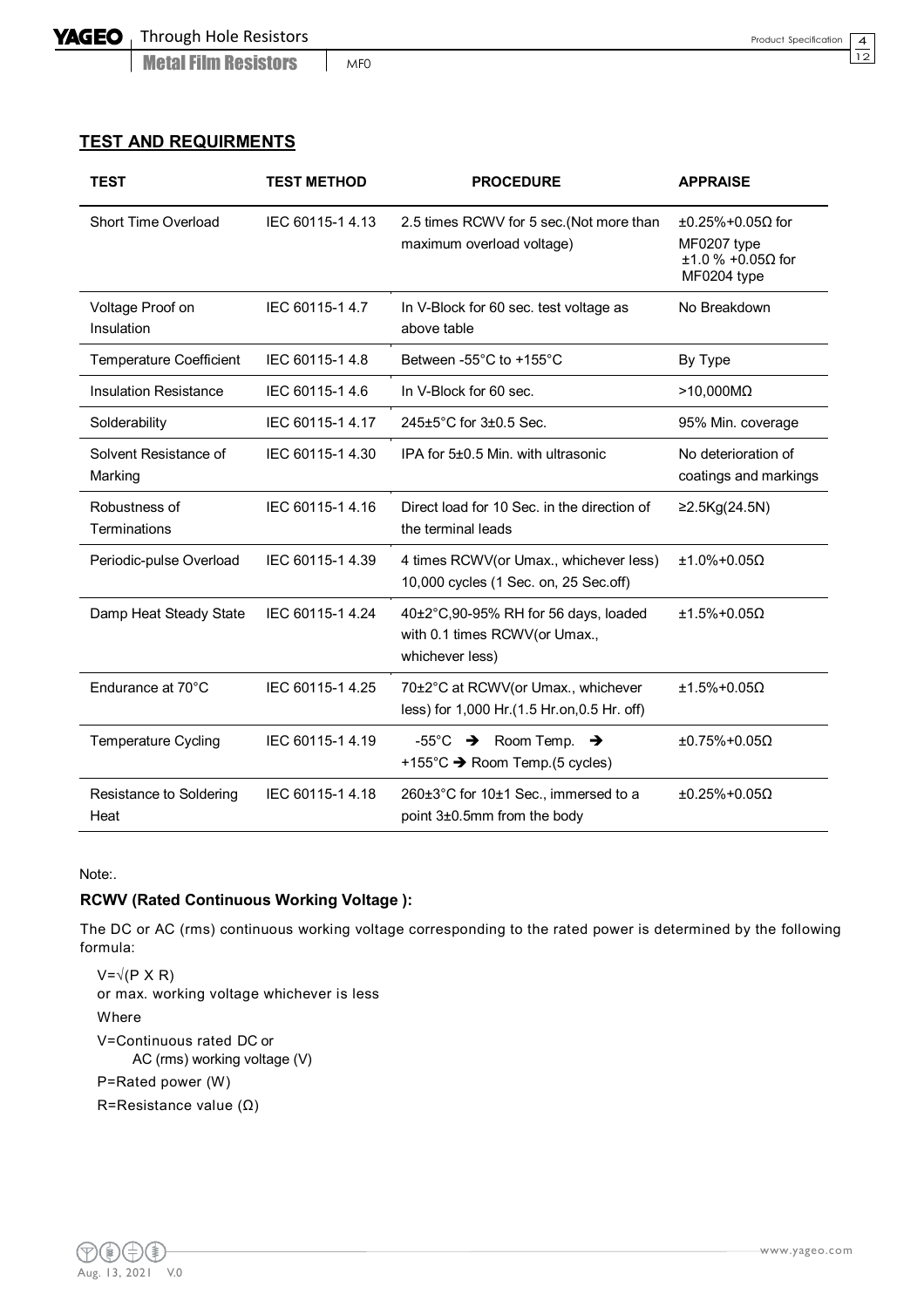5 12

#### **AXIAL / REEL TAPE SPECIFICATION**



**Unit: mm**

| <b>Miniature</b> | a           | A              | <b>B1-B2 (Max.)</b> | S (spacing) | T (max. deviation of spacing) |
|------------------|-------------|----------------|---------------------|-------------|-------------------------------|
| MF0204           |             | $52.4 \pm 1.5$ | 1.2                 |             |                               |
|                  | $6 \pm 0.5$ | $26.0 \pm 1.5$ |                     |             | 1 mm per 10 spacing,          |
| MF0207           | $6 \pm 0.5$ | $52.4 \pm 1.5$ | 1.2                 |             | 0.5 mm per 5 spacing          |
|                  |             | $26.0 \pm 1.5$ |                     |             |                               |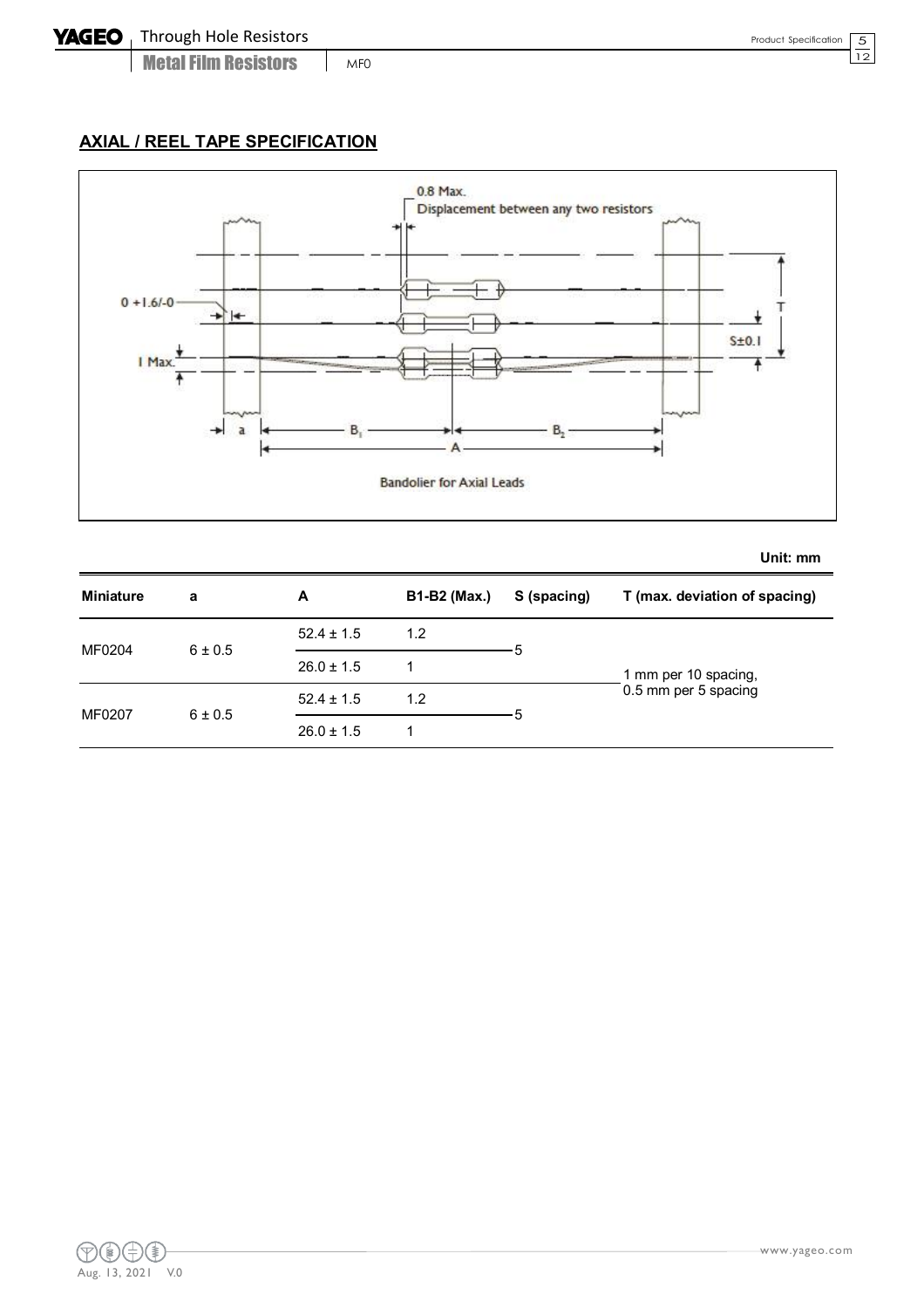6 12

### **TAPE ON REEL PACKING**



| <b>TYPE</b>      | Unit: mm/piece          |      |                          |
|------------------|-------------------------|------|--------------------------|
| <b>Miniature</b> | <b>Across Flange(A)</b> | в    | <b>Quantity Per Reel</b> |
| MF0204           | 66.5                    | 75.5 | 5,000                    |
| MF0207           | 66.5                    | 75.5 | 5,000                    |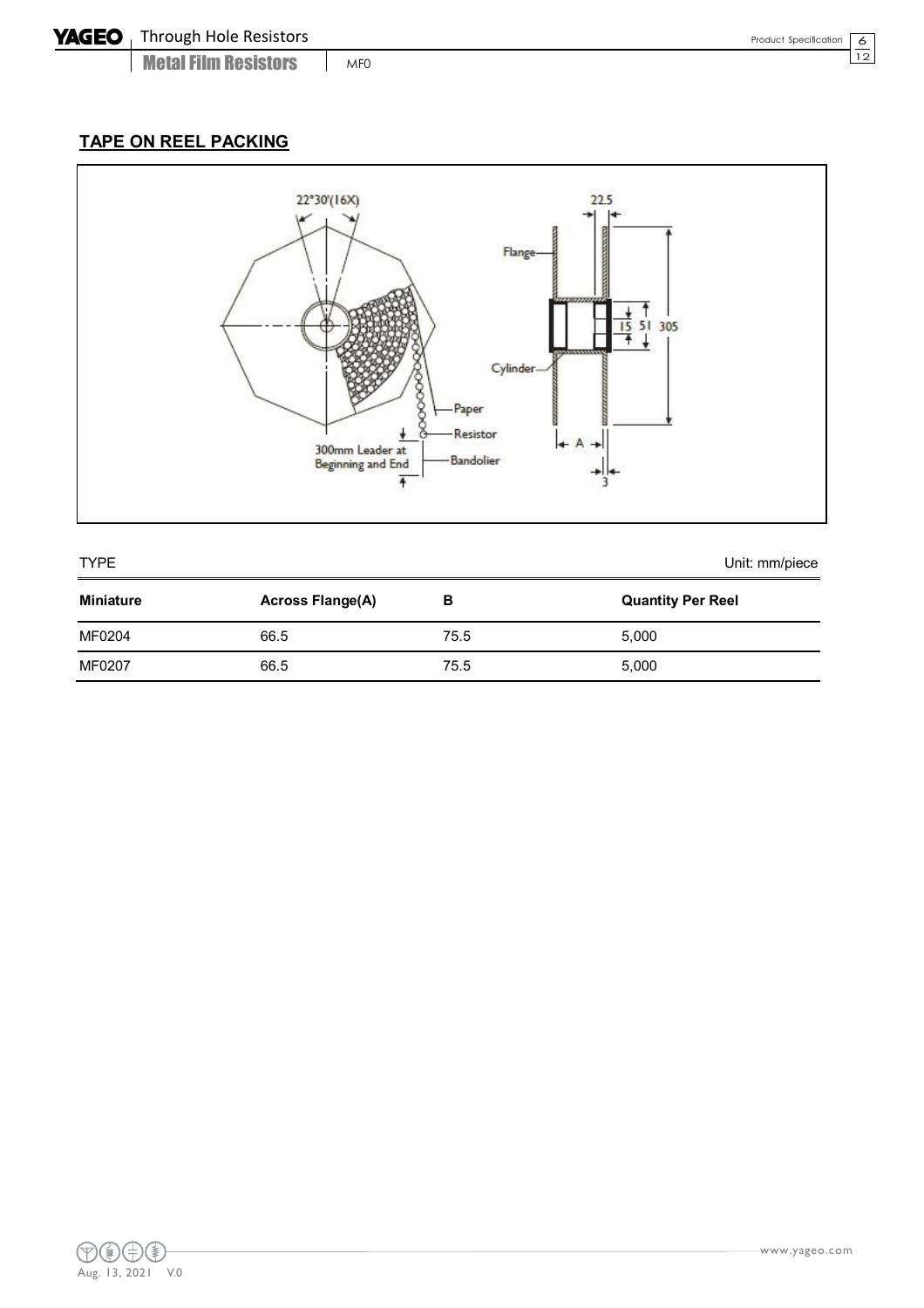Metal Film Resistors MF<sub>0</sub> 7

### **TAPE ON BOX PACKING**



| <b>TYPE</b><br><b>DIMENSIONS</b> |    |     |     | Unit: mm/piece          |
|----------------------------------|----|-----|-----|-------------------------|
| <b>Miniature</b>                 | A  | в   | C   | <b>Quantity Per Box</b> |
| MF0204                           | 48 | 102 | 255 | 5,000                   |
| MF0204                           | 81 | 70  | 260 | 5,000                   |
| MF0207                           | 48 | 102 | 255 | 5,000                   |
| MF0207                           | 81 | 104 | 260 | 5,000                   |

#### **BULK PACKING**

| Miniature | <b>Piece/Per Inner Box</b> | <b>Bag/Per Inner Box</b> | Piece Per Bag |
|-----------|----------------------------|--------------------------|---------------|
| MF0204    | 10,000                     | 10                       | 1,000         |
| MF0207    | 10,000                     | 10                       | 1,000         |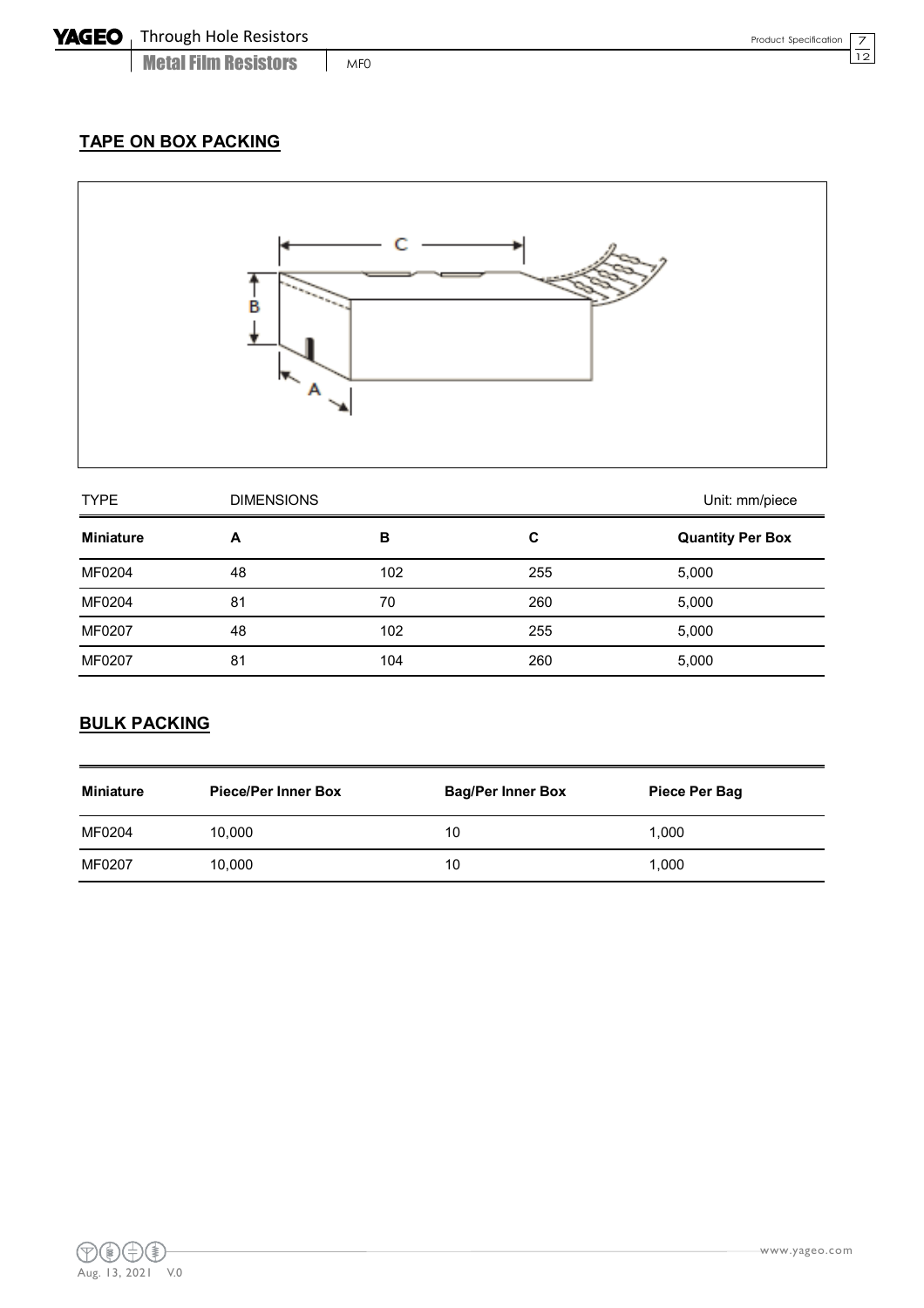Metal Film Resistors MF<sub>0</sub> 8

#### **FORMING**

#### **M TYPE**



| <b>TYPE</b>      | <b>DIMENSIONS</b> |               |                 |              |              |
|------------------|-------------------|---------------|-----------------|--------------|--------------|
| <b>Miniature</b> |                   | ψD            | ψd              | Р            |              |
| MF0204           | $3.4 \pm 0.3$     | $1.9 \pm 0.2$ | $0.45 \pm 0.05$ | $6.0 \pm 1$  | $10.0 \pm 1$ |
| MF0207           | $6.3 \pm 0.5$     | $2.4 \pm 0.2$ | $0.55 \pm 0.05$ | $10.0 \pm 1$ | $10.0 \pm 1$ |

#### **MB TYPE**



| <b>TYPE</b> | <b>DIMENSIONS</b> |               |                 |              |             |           | Unit: mm    |
|-------------|-------------------|---------------|-----------------|--------------|-------------|-----------|-------------|
| Miniature   | -                 | ωD            | wd              |              | H1          | Η2        |             |
| MF0207      | $6.3 \pm 0.5$     | $2.4 \pm 0.2$ | $0.55 \pm 0.05$ | $10.0 \pm 1$ | $6.0 \pm 1$ | $5.0 + 1$ | $1.2 + 0.2$ |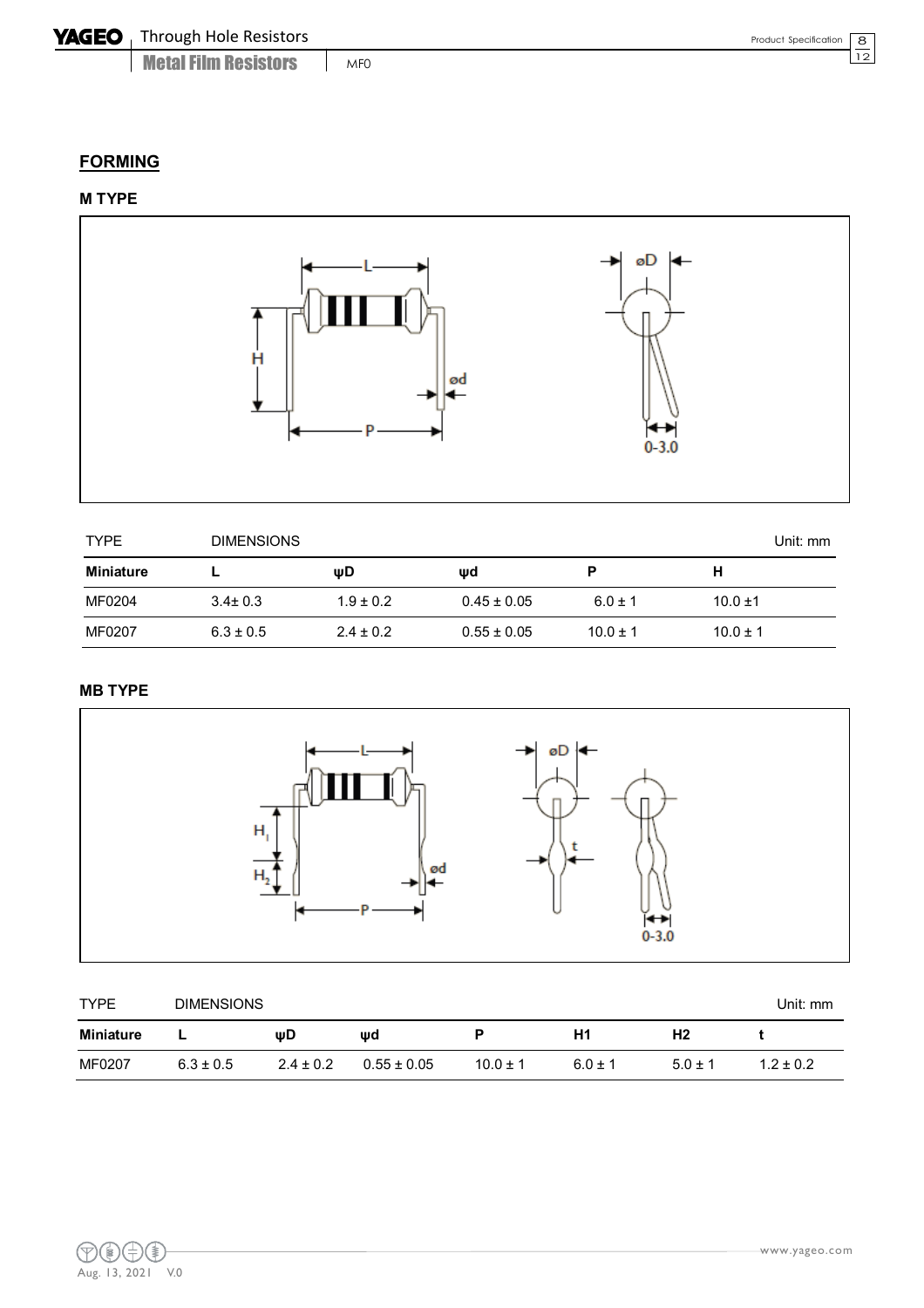MF0

#### **FT TYPE (Taping Pack) MT TYPE (Taping Pack)**



| IYPF.            | <b>DIMENSIONS</b> |                        | Unit: mm   |
|------------------|-------------------|------------------------|------------|
| <b>Miniature</b> | Η1<br>Max.        | H <sub>2</sub><br>Max. | H3<br>Max. |
| MF0207           | 10                | 18.5                   | 8.5        |



#### **PN TYPE (Taping Pack) AV TYPE (Taping Pack)**



|             | $12.7 \pm 0.5$ |             |                      |
|-------------|----------------|-------------|----------------------|
| $5.0 + 0.5$ |                | Ξ<br>운<br>穿 | 6.0%                 |
|             | II             | ij          | $18.0^{+1.0}_{-0.5}$ |
|             | $12.7 \pm 0.3$ | Max.<br>ı   | $4.0 \pm 0.3$        |

|            |                        | Unit: mm          |
|------------|------------------------|-------------------|
| Η1<br>Max. | H <sub>2</sub><br>Max. | Н3<br>Max.        |
| 13         | 21.5                   | 8.5               |
|            |                        | <b>DIMENSIONS</b> |

| <b>TYPF</b>      | <b>DIMENSIONS</b> | Unit: mm   |                        |
|------------------|-------------------|------------|------------------------|
| <b>Miniature</b> | Н1<br>Max.        | Н2<br>Max. | H <sub>3</sub><br>Max. |
| MF0207           | 11.5              | 20         | 8.5                    |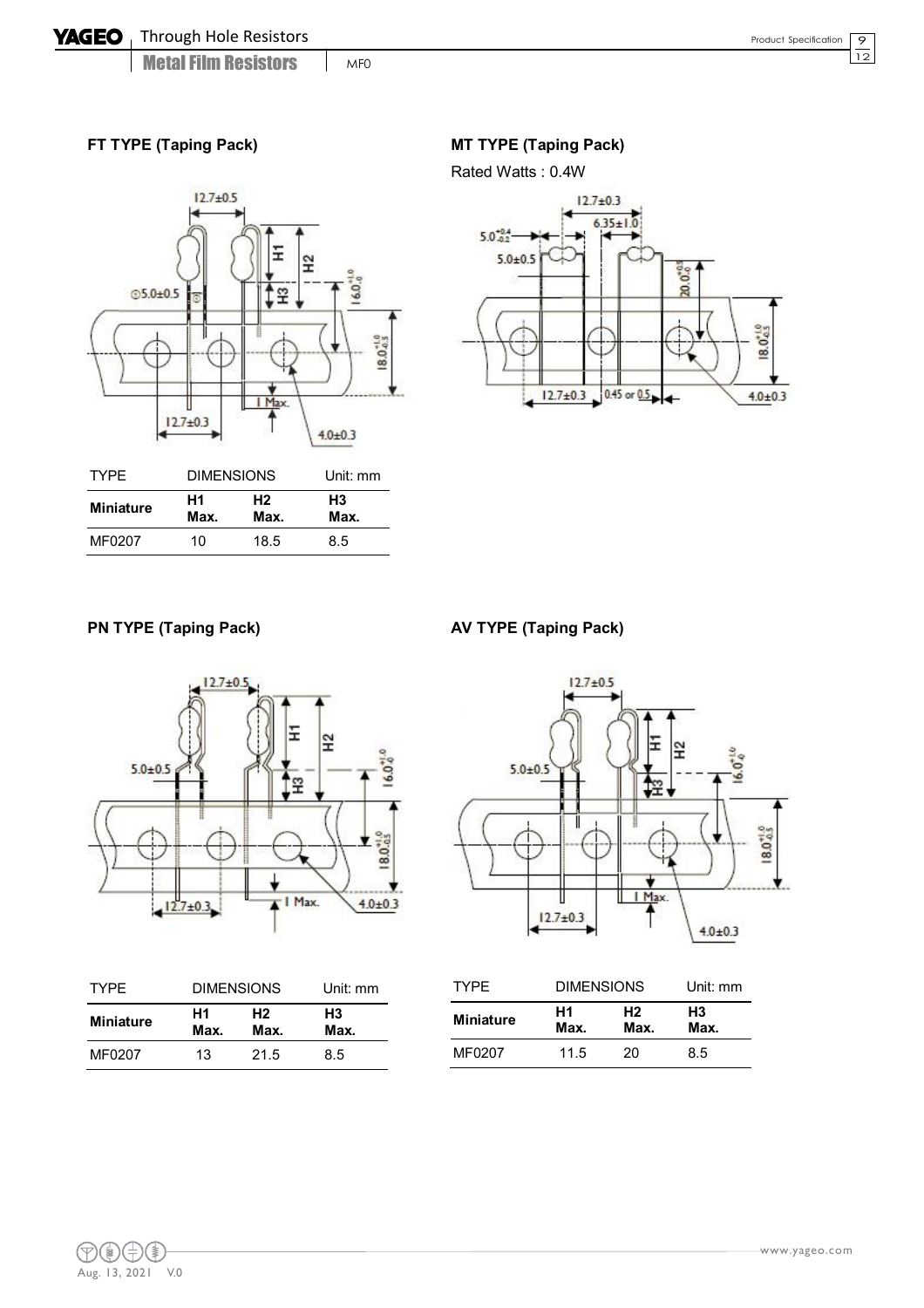MF0

#### **MARKING**

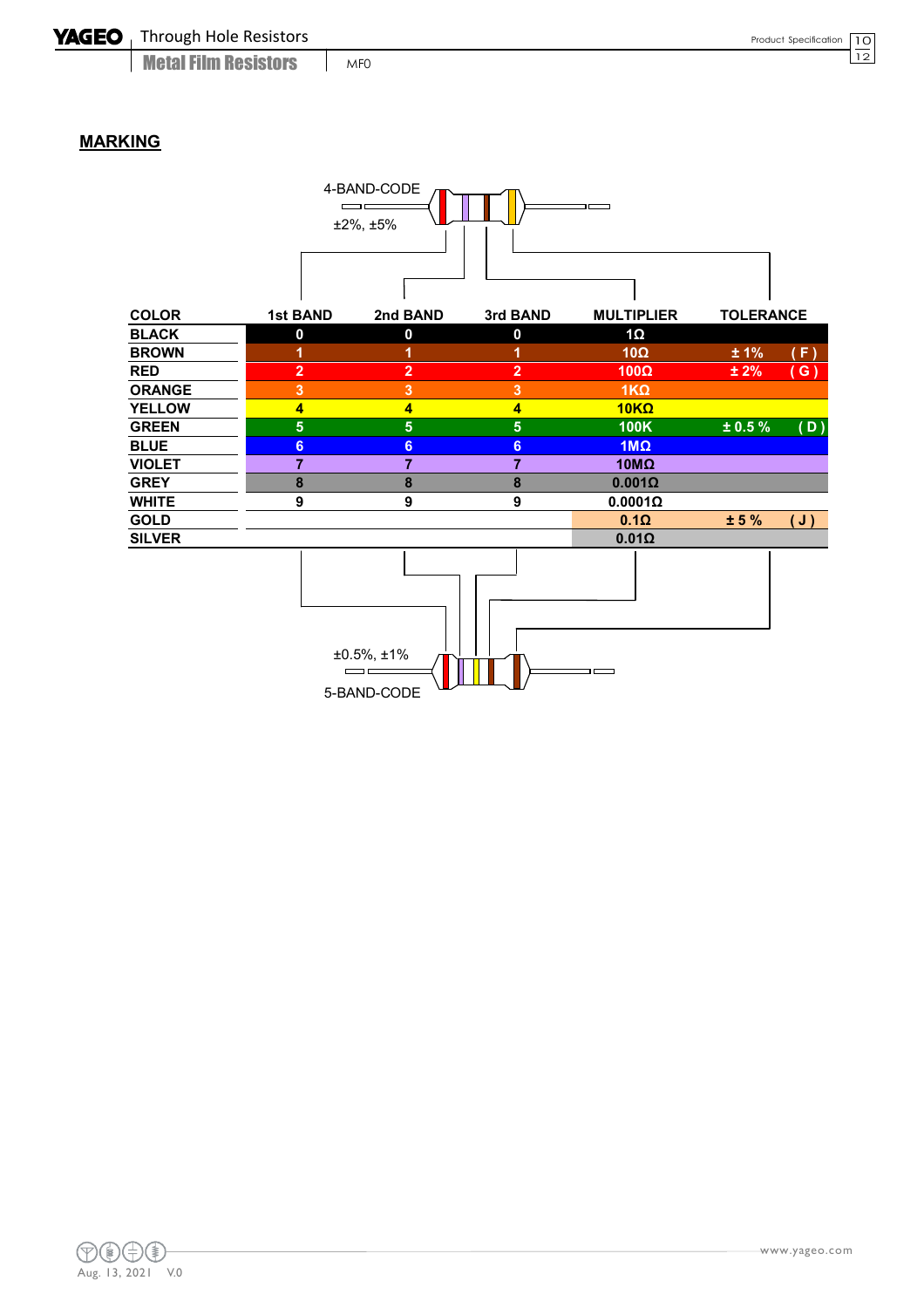11  $\overline{12}$ 

#### **REVISION HISTORY**

| <b>REVISION</b> | DATE        | CHANGE NOTIFICATION | <b>DESCRIPTION</b>                  |
|-----------------|-------------|---------------------|-------------------------------------|
| Version 0       | Aug.2, 2021 | $\sim$              | - First issue of this specification |

*" Yageo reserves all the rights for revising the content of this datasheet without further notification, as long as the products itse lf are unchanged. Any product change will be announced by PCN."*